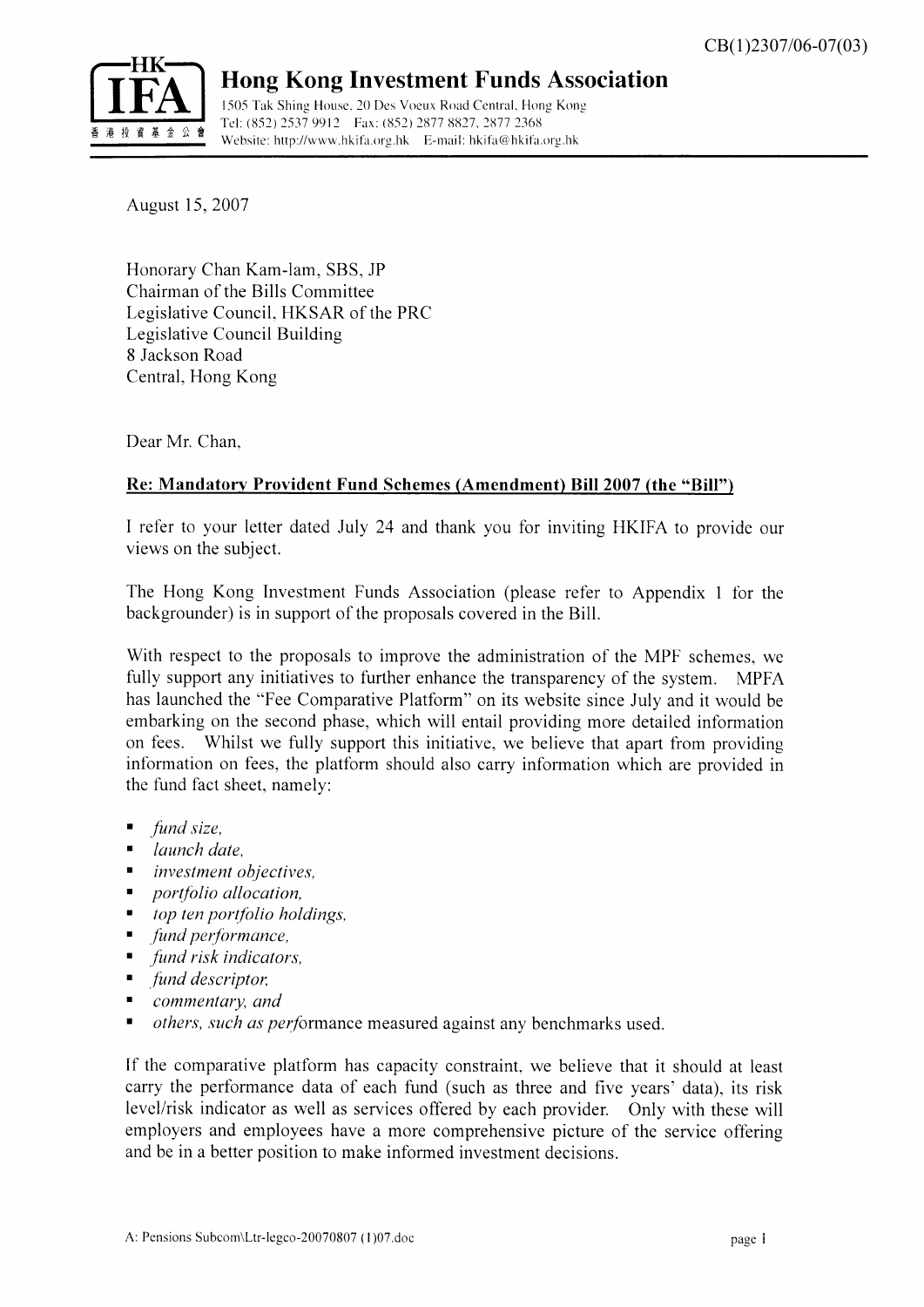# Hong Kong Investment Funds Association

In addition, at present, providers cannot make full use of electronic means to disseminate information for MPF purposes. With the increasing popularity of internet, we would like to exhort MPFA to allow the industry to have a more extensive use of electronic means to disseminate information for MPF purposes. We would welcome the opportunities to work with the Authority and other stakeholder groups to further this cause.

If you have further questions or need clarification, please don't hesitate to contact me on 2537 -9912.

Yours sincerely,

 $\oint$ 

Sally Wong Executive Director